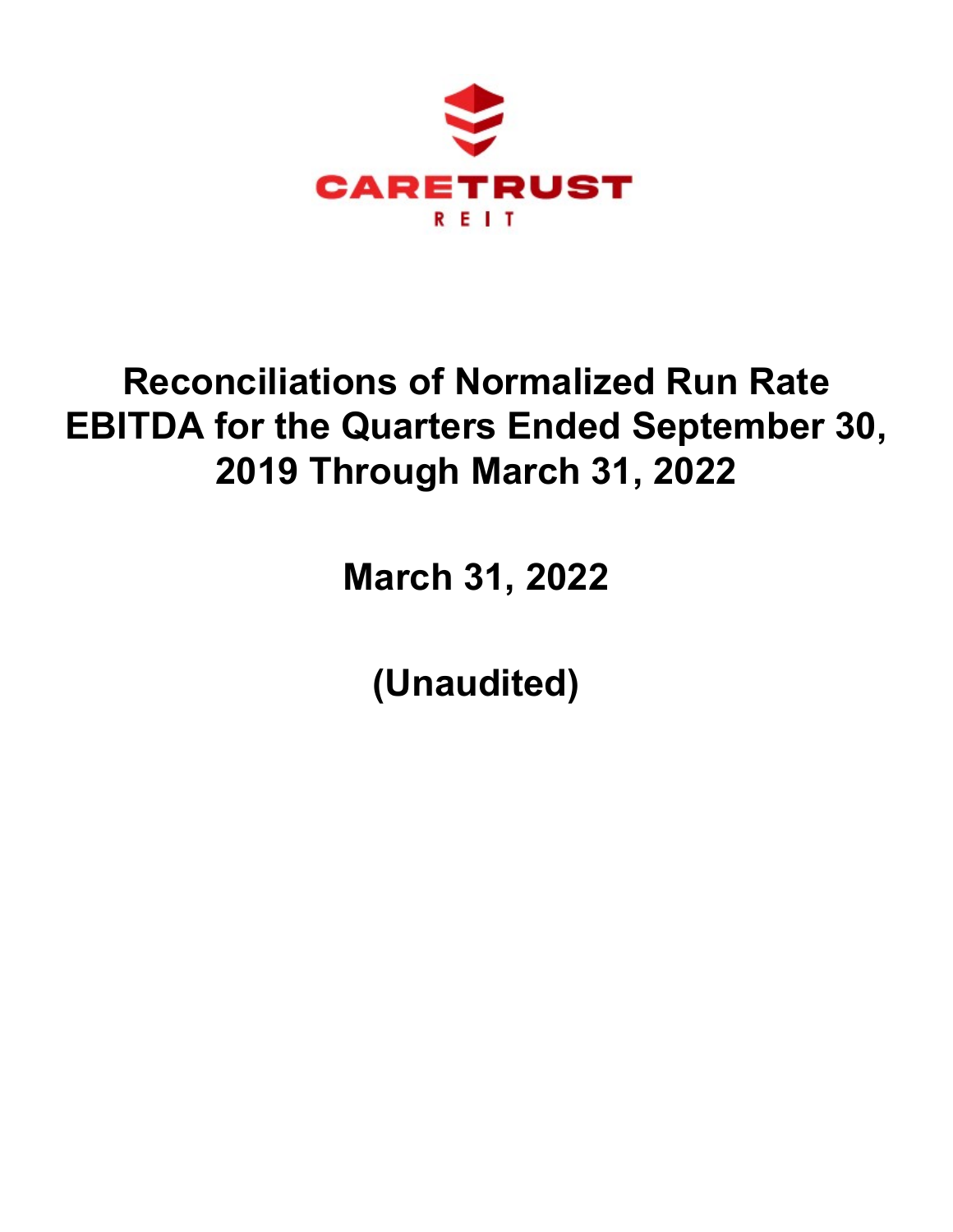### **CARETRUST REIT, INC.**

# **RECONCILIATIONS OF NET INCOME (LOSS) TO NORMALIZED RUN RATE EBITDA**

**(in thousands)**

| (Unaudited)                                                         |                           |                   |                    |                                |  |                                |  |                                |  |                   |  |  |
|---------------------------------------------------------------------|---------------------------|-------------------|--------------------|--------------------------------|--|--------------------------------|--|--------------------------------|--|-------------------|--|--|
|                                                                     | Quarter<br><b>Ended</b>   |                   |                    | <b>Ouarter</b><br><b>Ended</b> |  | <b>Ouarter</b><br><b>Ended</b> |  | <b>Ouarter</b><br><b>Ended</b> |  | <b>Ouarter</b>    |  |  |
|                                                                     |                           |                   |                    |                                |  |                                |  |                                |  | <b>Ended</b>      |  |  |
|                                                                     |                           | March 31,<br>2021 |                    | <b>June 30,</b><br>2021        |  | September 30,<br>2021          |  | December 31,<br>2021           |  | March 31,<br>2022 |  |  |
| Net income (loss)                                                   | $\mathbb{S}$              | 20,486 \$         |                    | 21,317 \$                      |  | $11,918$ \$                    |  | 18,261 \$                      |  | (43,264)          |  |  |
| Depreciation and amortization                                       |                           | 13,473            |                    | 13,843                         |  | 13,968                         |  | 14,056                         |  | 13,575            |  |  |
| Interest expense                                                    |                           | 5,762             |                    | 6,534                          |  | 5,692                          |  | 5,689                          |  | 5,742             |  |  |
| Amortization of stock-based compensation                            |                           | 1,585             |                    | 1,810                          |  | 1,802                          |  | 5,635                          |  | 1,521             |  |  |
| <b>EBITDA</b>                                                       |                           | 41,306            |                    | 43,504                         |  | 33,380                         |  | 43,641                         |  | (22, 426)         |  |  |
| Impairment of real estate investments                               |                           |                   |                    |                                |  |                                |  |                                |  | 59,683            |  |  |
| Provision for loan losses, net                                      |                           |                   |                    |                                |  |                                |  |                                |  | 3,844             |  |  |
| Provision for doubtful accounts and lease<br>restructuring          |                           |                   |                    |                                |  |                                |  |                                |  | 977               |  |  |
| Lease termination revenue                                           |                           | (63)              |                    |                                |  |                                |  |                                |  |                   |  |  |
| Property operating expenses                                         |                           |                   |                    |                                |  |                                |  | 8                              |  | 1,231             |  |  |
| Loss on extinguishment of debt                                      |                           |                   |                    |                                |  | 10,827                         |  |                                |  |                   |  |  |
| Non-routine transaction costs                                       |                           |                   |                    |                                |  |                                |  | 1,418                          |  |                   |  |  |
| Loss (gain) on sale of real estate                                  |                           | 192               |                    |                                |  |                                |  | (115)                          |  | (186)             |  |  |
| <b>Normalized EBITDA</b>                                            |                           | 41,435            |                    | 43,504                         |  | 44,207                         |  | 44,952                         |  | 43,123            |  |  |
| Full impact of quarterly investments[1]                             |                           | 1,711             |                    | 65                             |  | 208                            |  |                                |  | 274               |  |  |
| <b>Normalized Run Rate EBITDA</b>                                   | $\boldsymbol{\mathsf{S}}$ | 43,146            | $\mathcal{S}$      | 43,569 \$                      |  | 44,415 \$                      |  | 44,952 \$                      |  | 43,397            |  |  |
|                                                                     |                           |                   |                    |                                |  |                                |  |                                |  |                   |  |  |
| <b>Total Debt</b>                                                   | \$                        | 670,000           | $\mathcal{S}$      | 950,000 \$                     |  | 680,000 \$                     |  | 680,000 \$                     |  | 705,000           |  |  |
| Cash, cash equivalents and restricted cash                          |                           | (30, 469)         |                    | (310,958)                      |  | (17,716)                       |  | (19, 895)                      |  | (26, 586)         |  |  |
| <b>Net Debt</b>                                                     | \$                        | 639,531           | $\mathbf{\$}$      | 639,042 \$                     |  | 662,284 \$                     |  | 660,105 \$                     |  | 678,414           |  |  |
| <b>Annualized Normalized Run Rate EBITDA<sup>[2]</sup></b>          | $\mathbb{S}$              | 172,584           | $\mathbf{\hat{s}}$ | 174,276 \$                     |  | 177,660 \$                     |  | 179,808 \$                     |  | 173,588           |  |  |
| Net Debt to Annualized Normalized Run Rate<br>EBITDA <sup>[3]</sup> |                           | 3.7x              |                    | 3.7x                           |  | 3.7x                           |  | 3.7x                           |  | 3.9x              |  |  |

[1] Quarterly adjustments give effect to the investments completed during the three months ended for the respective period as though such investments were completed as of the beginning of the period.

[2] Annualized Normalized Run Rate EBITDA is calculated as Normalized Run Rate EBITDA for the quarter multiplied by four (4).

[3] Net Debt to Annualized Normalized Run Rate EBITDA compares net debt as of the last day of the quarter to the Annualized Normalized Run Rate EBITDA for the quarter.

*For a discussion of our non-GAAP measures, including definitions of EBITDA and Normalized EBITDA, please see our most recent quarterly financial supplement available in the "Investor" section of our website at www.caretrustreit.com*